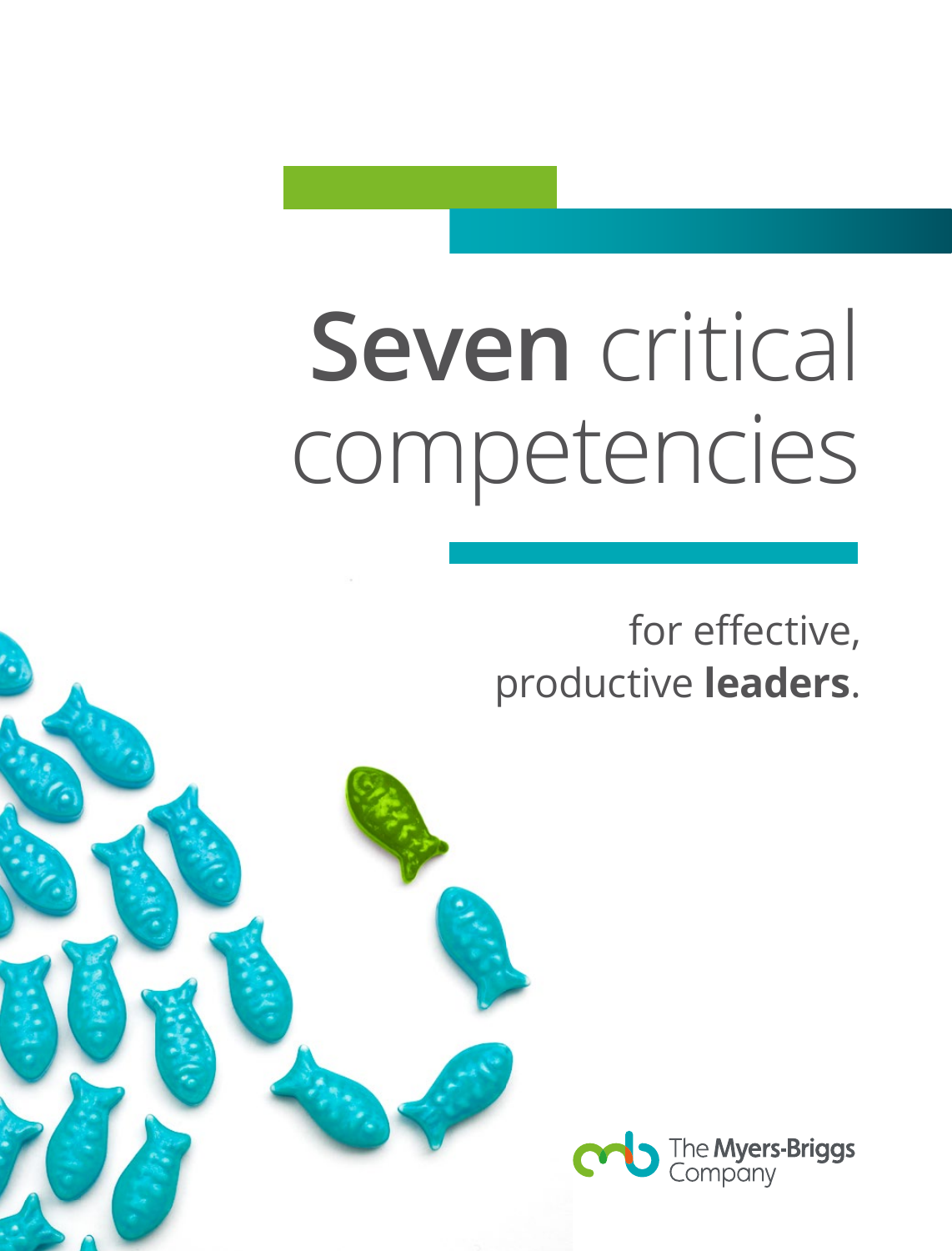#### How the **CPI 260® assessment** reveals **7 critical competencies** for effective, productive leaders.

We know that different kinds of organizations and vertical markets require specific qualities of leadership. However, there are universal competencies that are essential for leading people effectively, regardless of the kind of work you may perform or the kind of people you are managing. Seven of these competencies are described in this leadership guide.

The CPI 260 scale descriptions that follow represent the qualities and behaviors that tend to have the most impact on the execution and practice of leadership across organizations. As you read and learn more about the scales in this guide, think about what your scores might be, and the implications for you as a leader and your direct reports.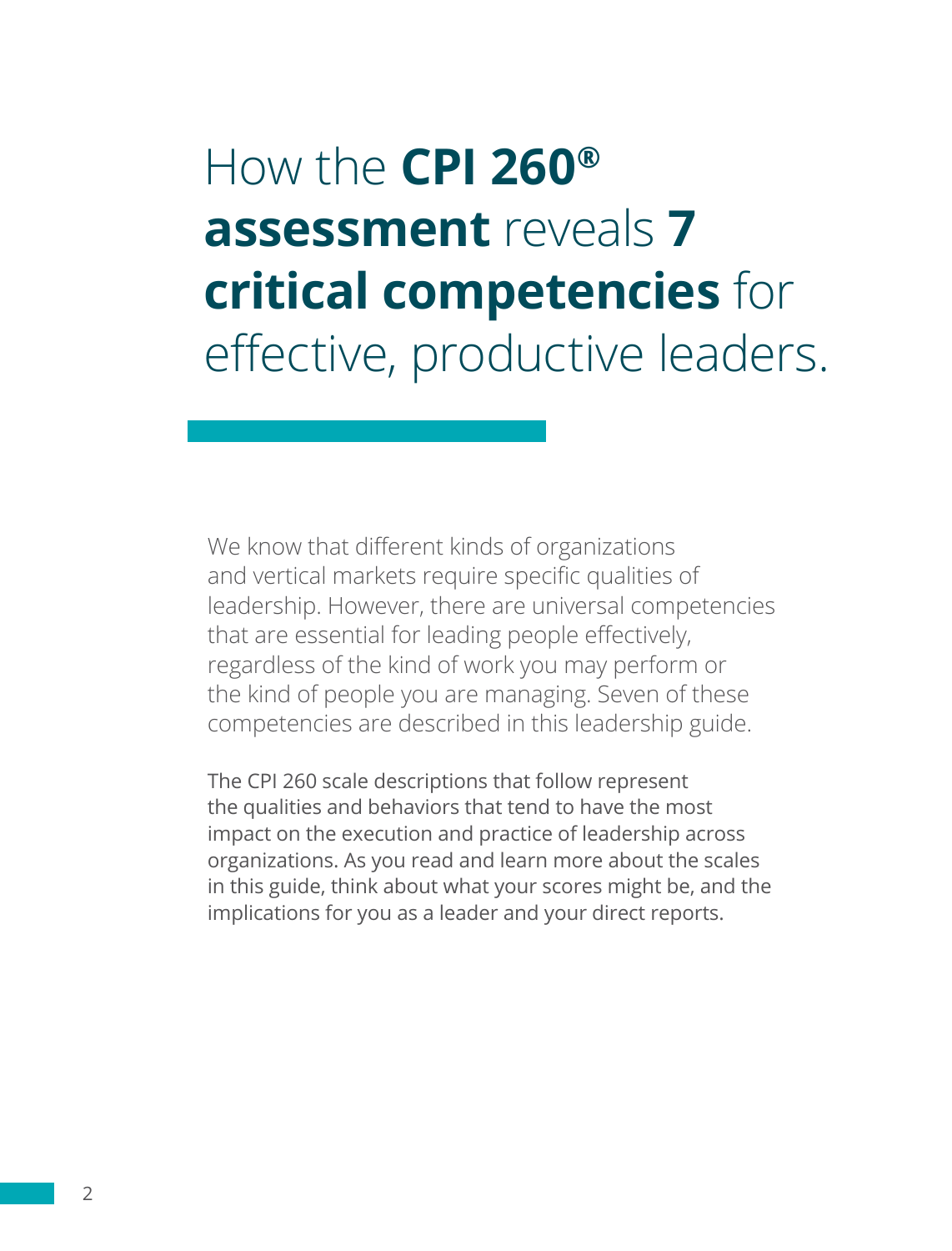# **Empathy**

Empathy is one of the most critical competencies in the execution of leadership. The CPI 260 Empathy scale reveals individuals' ability to get inside other people's experiences and try to imagine what they are thinking and feeling.

Individuals who score **high on the Empathy** scale tend to understand that getting buy-in requires getting others to believe in their message. When they engage in behaviors that demonstrate empathy, other people are more likely to respond positively and feel connected to their actions and beliefs.

> Individuals who score **low on Empathy** may feel disconnected from others and often feel misunderstood by them. At the same time, they may have difficulty understanding other people and showing compassion or concern for their situation.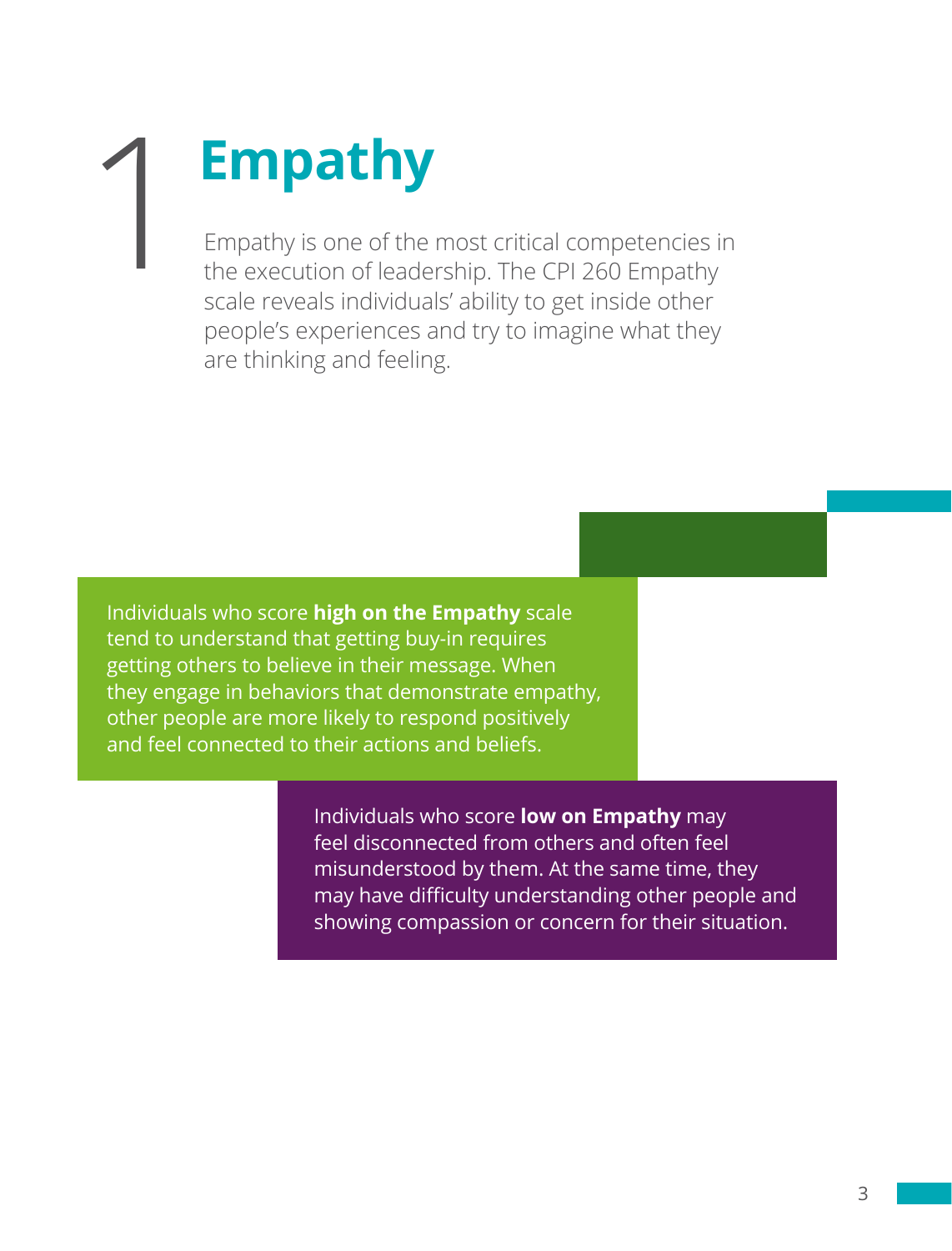### The Dominance and Empathy scales are closely **Dominance**

associated—the more dominance individuals demonstrate, the greater the need to temper it with empathy.

Individuals who score **high on the Dominance** scale are driven to lead and influence other people. They enjoy directing and persuading others. However, too high a score on this scale may indicate a "my-way-or-the-highway" type of leader who nobody wants to follow.

> Individuals who score **low on Dominance** tend to lack confidence in being in charge of decisions and feel uneasy telling others what to do. They likely feel more comfortable following than leading.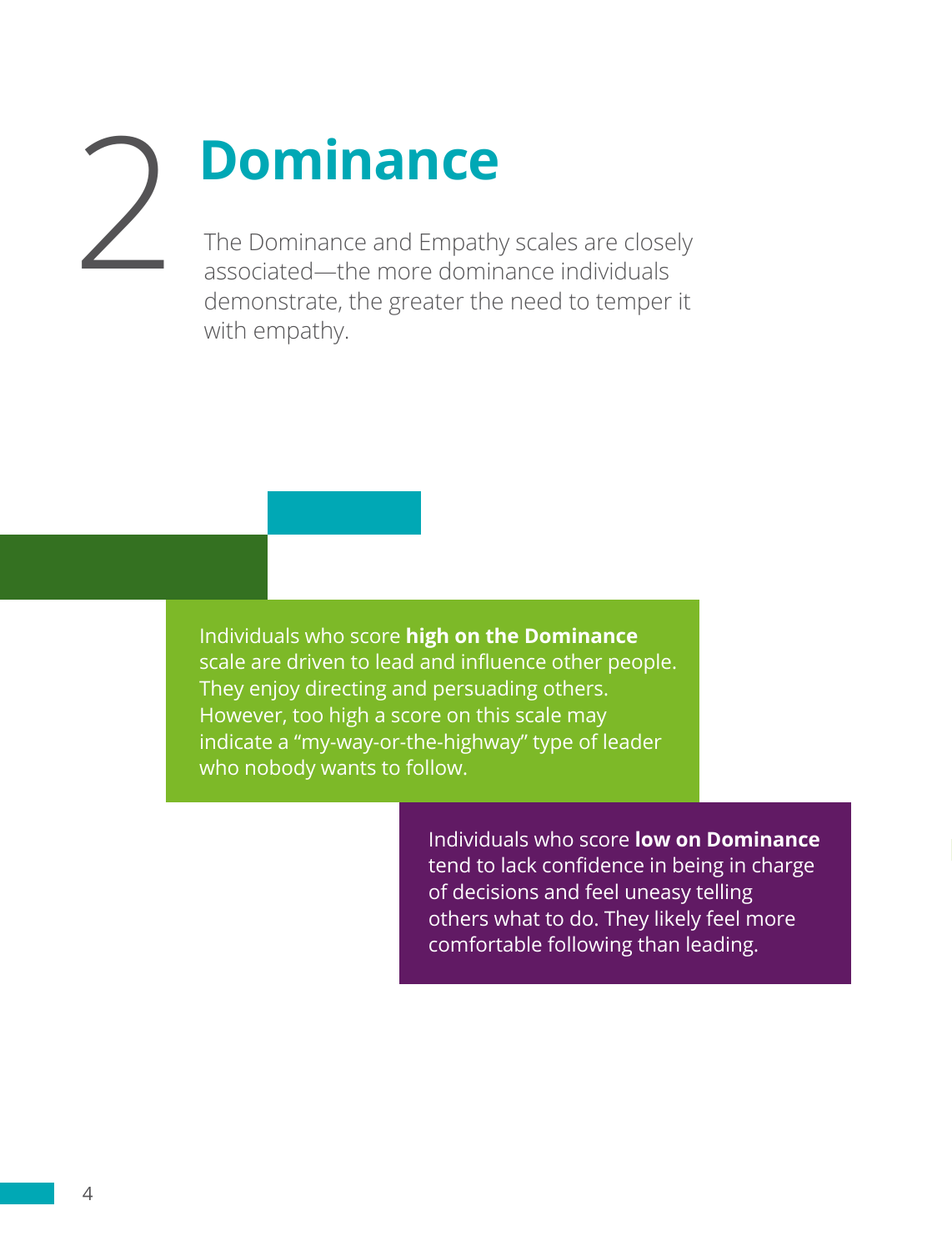### Most people agree that the key to increasing one's level of **Self-acceptance**

Emotional Intelligence, or EQ, is developing self-awareness. Without self-awareness, for better or worse, it is difficult to improve one's leadership behaviors and their impact on others.

Self-acceptance scores that are **very high** could reveal individuals who think too highly of themselves (or present other ego-related problems), are probably not great collaborators, or think their ideas are better than other people's.

Individuals who score **high** (but not too high) **on the Self-acceptance** scale tend to be comfortable with themselves and be confident in what they bring to the table.

> Individuals who score **low on Self-acceptance** tend not to have a very high opinion of themselves, often take things too personally, and are too self-critical. They find it hard to compete with others and don't believe much in themselves.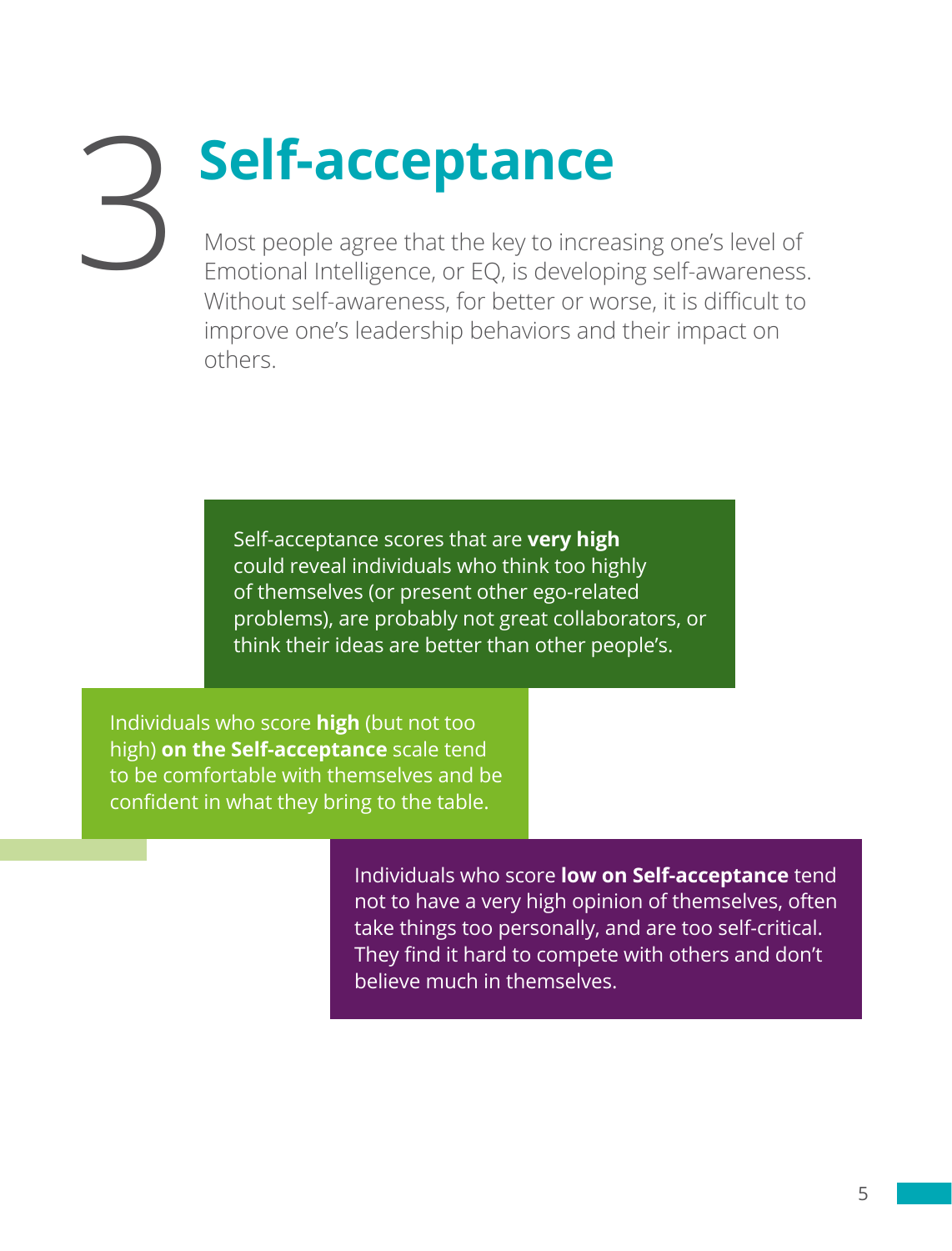# **Flexibility** 4

Agility and flexibility have been part of the leadership conversation for some time, including the difference between too much and not enough flexibility.

> When individuals score **very high on Flexibility** (especially if they also score high on the Creative scale), they may bounce from task to task and have to flex to stick with difficult challenges or problems that arise. Flexibility and project management go together.

Individuals who score **high on the Flexibility scale** often are hungry for change and sometimes create it. They like each day to bring something different and may become complacent when faced with too much routine. They like to try new things—even if they fail. They tend to be comfortable with ambiguity and can tolerate it when things don't go their way.

> Individuals who score **low on Flexibility** tend to love routine and want to know at all times what the plan will be. They feel less comfortable going with the flow and dealing with unknowns.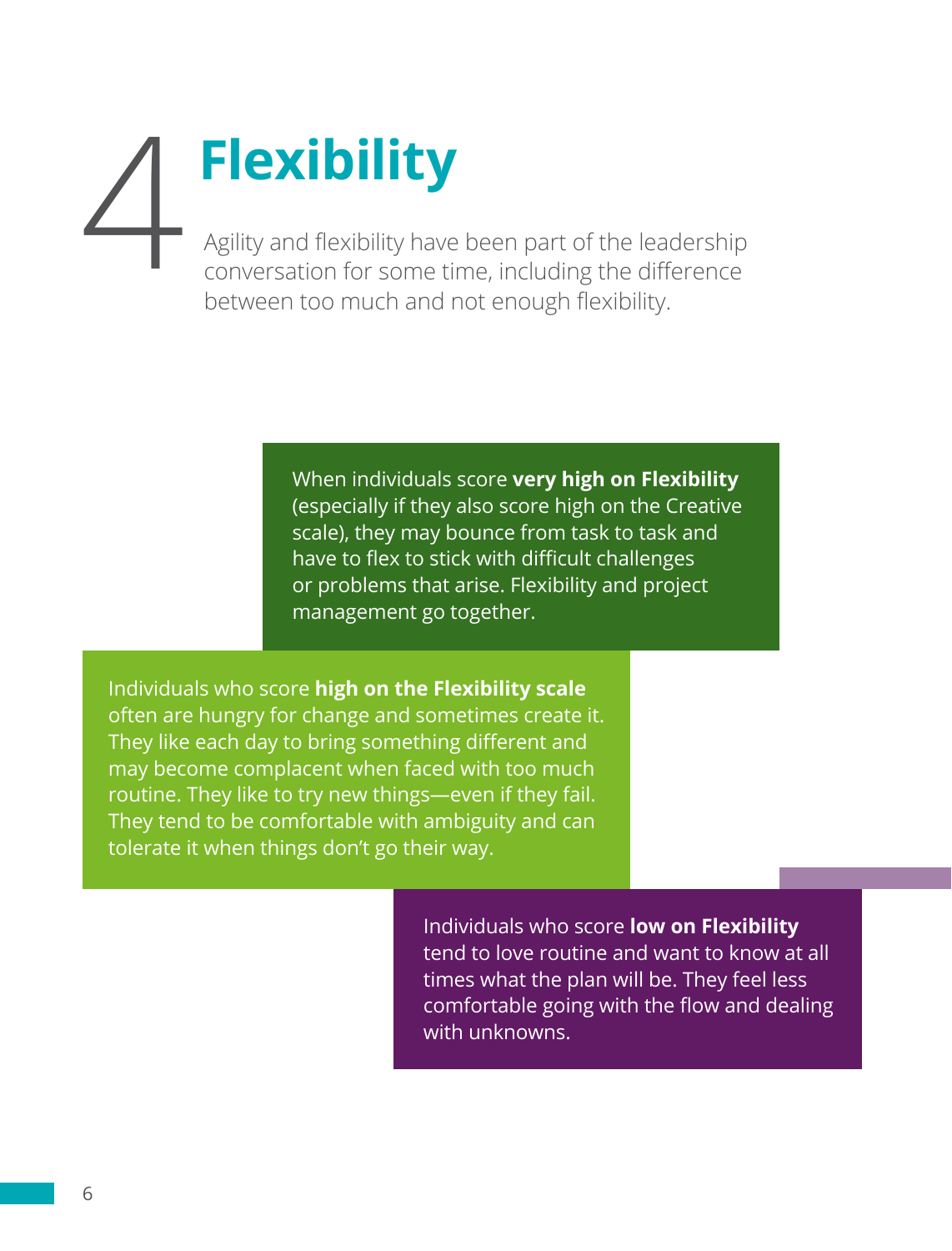### Effective leaders tend to be curious about the **Insightfulness**

world—how and why things work—and to be constantly in pursuit of making something even better. The CPI 260 Insightfulness scale indicates a person's level of natural curiosity about what makes people "tick" and why people do the things they do.

> Individuals who score **high on the Insightfulness** scale tend to be curious about others and understand that what motivates them is complicated. In the pursuit of learning why people respond or do things the way they do, they are more likely to examine their behaviors and notice differences between them.

Individuals who score **low on Insightfulness** may understand less how to maneuver and influence others than individuals who score higher on this scale, and they may fail to do what is essential to gain buyin or visibility. When dealing with others, having good political knowledge and judgement is important.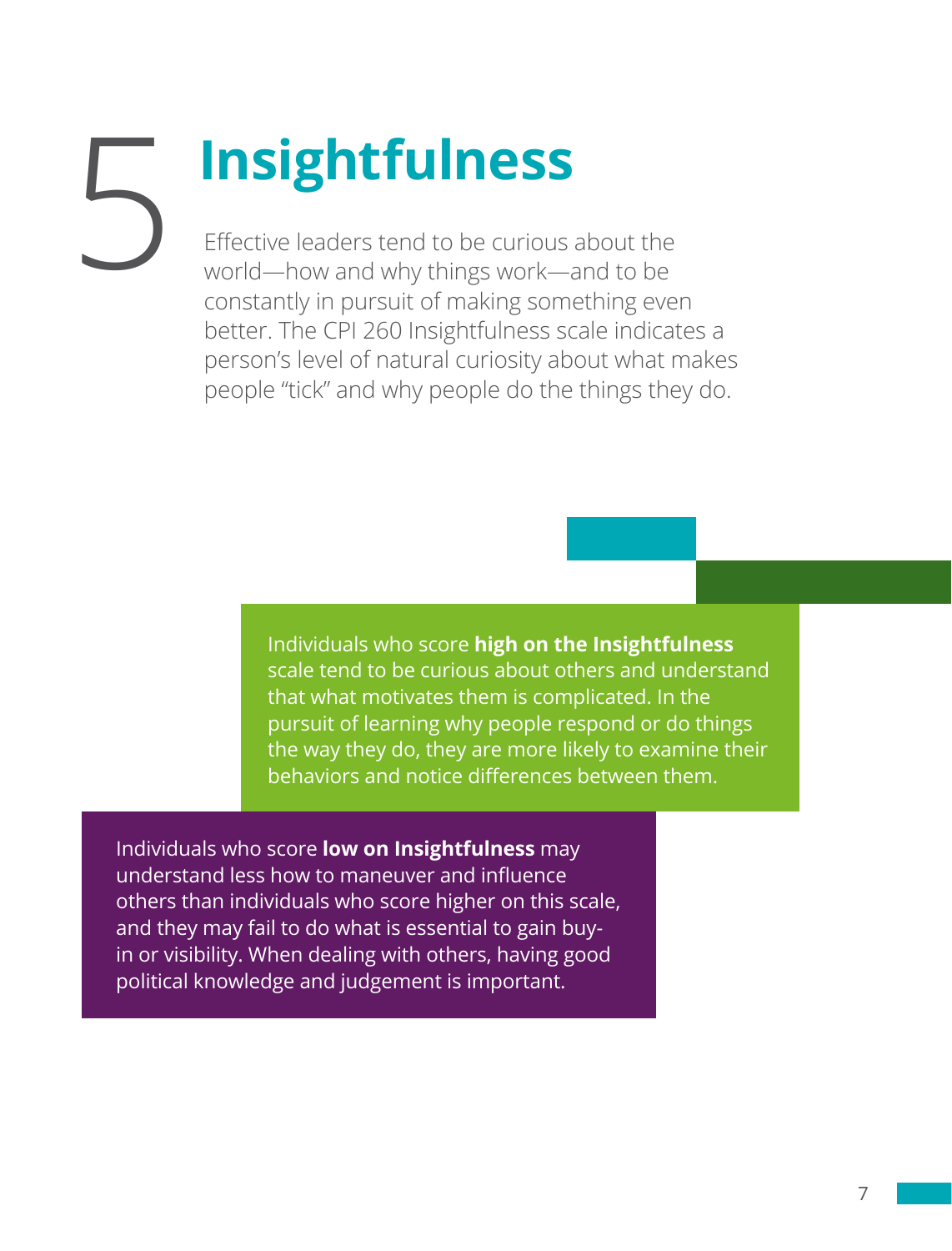# **Rule-favoring** vs. 6 **Rule-questioning**

This aspect of the CPI 260 assessment reveals much about people's approach to rules, indicating how closely they prefer to follow rules or how much they tend to disregard or break them.

Individuals who score decidedly toward the **Rulefavoring** pole may have a difficult time thinking for themselves and may tend to follow the status quo or what other people do. They are not risk takers and operate more "by the book" than most others.

> Individuals who score in the **middle** tend to realize how to "play the game"—when to comply and when to push back against organizational ideas—but also, when appropriate, to challenge authority and push back. Having the courage to question the way things are can help inspire others to follow.

Individuals who score toward the **Rule-questionin**g pole may be more innovative and tend to challenge the existing methods for the purpose of improving them. They are the change agents that move people who are stuck, and they take appropriate risks. However, a score decidedly toward the Rule-questioning pole may sometimes indicate an issue with authority that could possibly be troublesome for the organization if taken too far.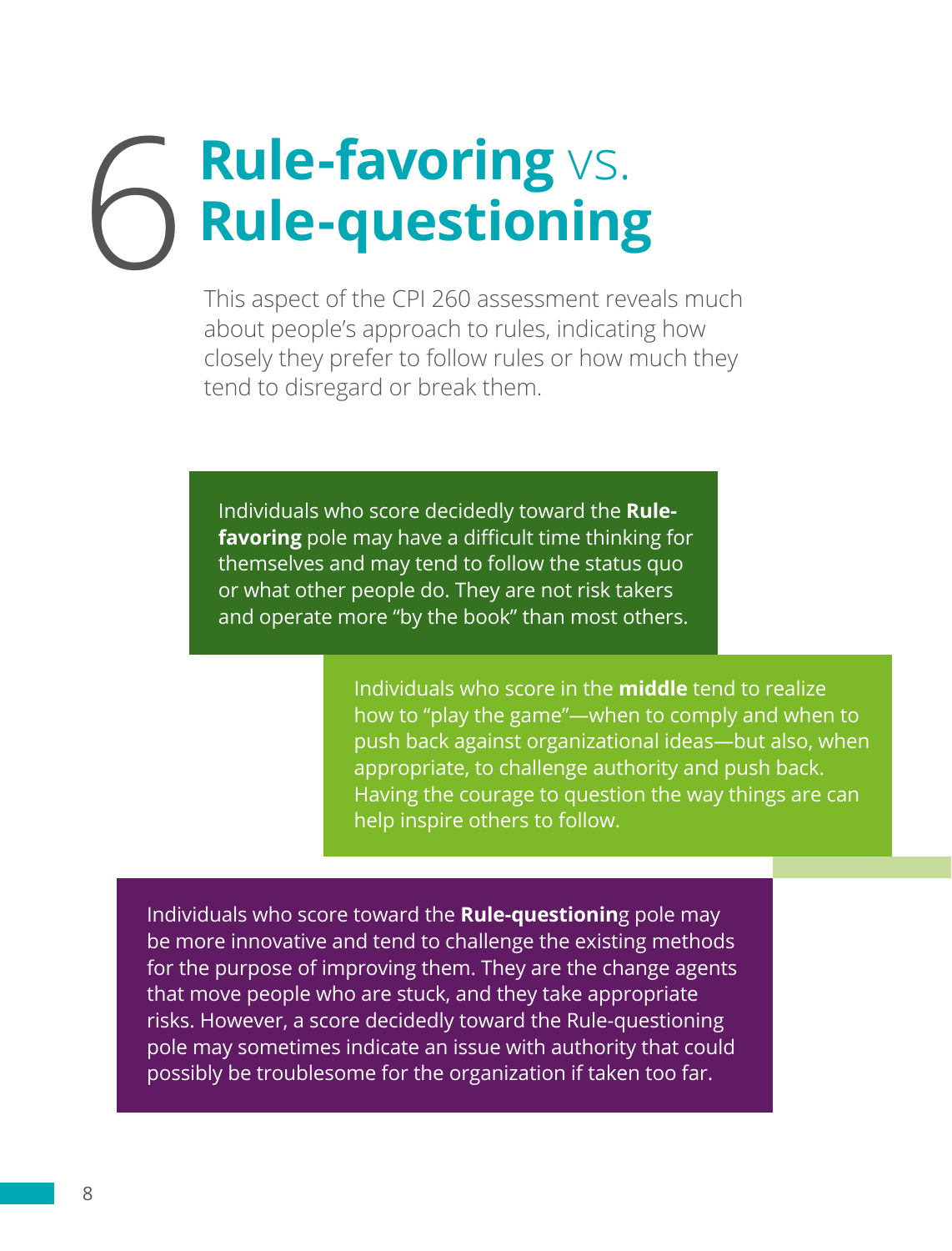## **Independence**

Accomplishing work on one's own has both its benefits and its challenges. Those people who do so with ease may tend to be more entrepreneurial and able to make decisions in the absence of consensus.

Individuals who score **high on the Independence** scale tend not to wait for others to get what they need—they find it for themselves. They are resourceful and willing to go it alone. When the y score too high, however, it may indicate that they need to work on being more collaborative—too much independence can lead to working in a silo, and isolation can cause them to miss opportunities and the chance to share information.

> Individuals who score **low on Independence** tend to lack tenacity and often quit when they run into too much trouble. They prefer taking direction from others and have a harder time taking initiative on their own to get things done.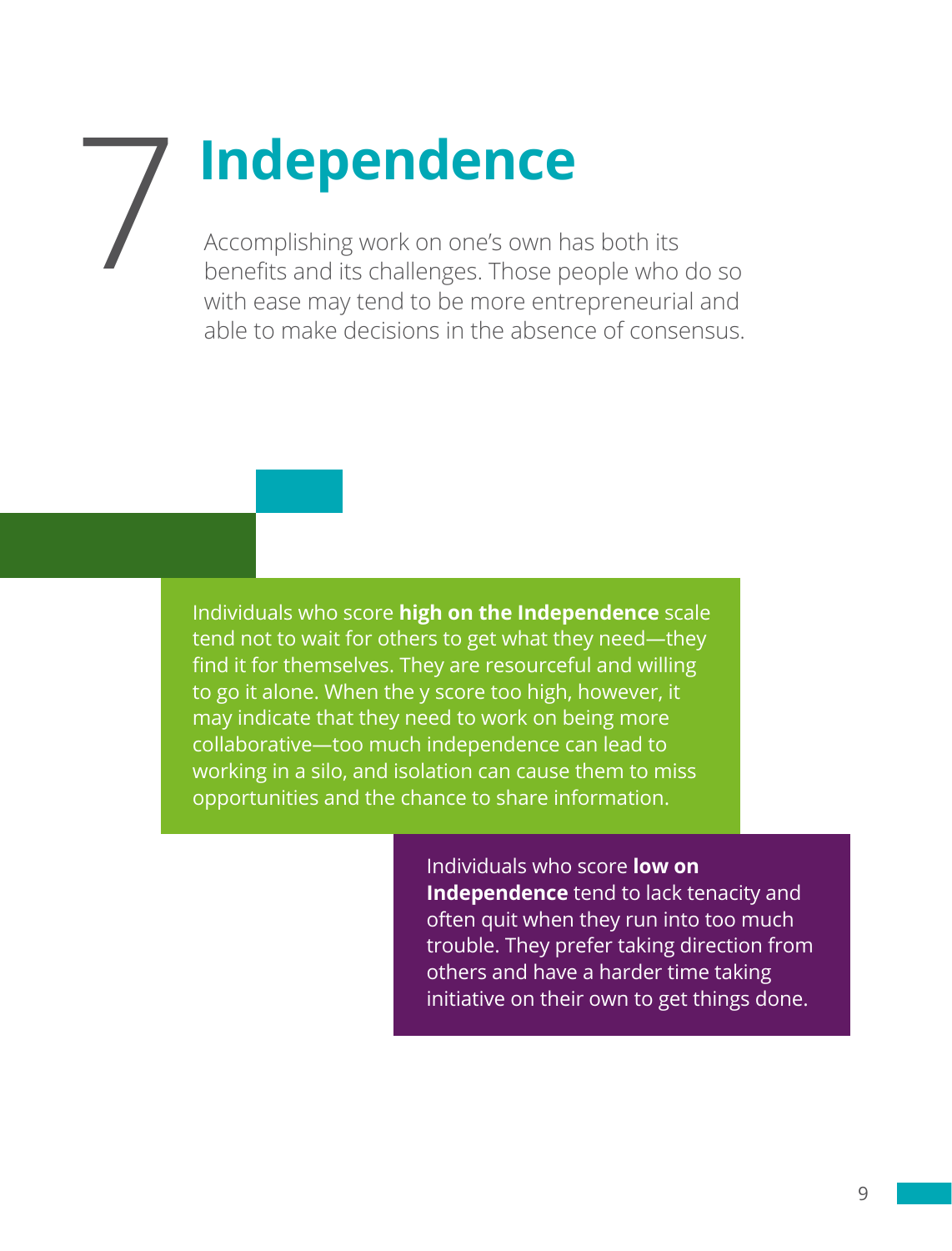These are just a few of the **many useful scales** on the **CPI 260 assessment.**



The CPI 260 assessment is filled with rich information that helps leaders to leverage their strengths and personal style. It also helps them develop those areas where they need to be become more effective.

Take some time to reflect on where your scores might be on these important scales. Think about what that might reveal about you as a manager or leader. You can use the insights about yourself and the people you work with to increase your positive impact on others and on your organization.

#### **Where do you score on these 7 scales?**

Learn more about the CPI 260 assessment at **www.themyersbriggs.com**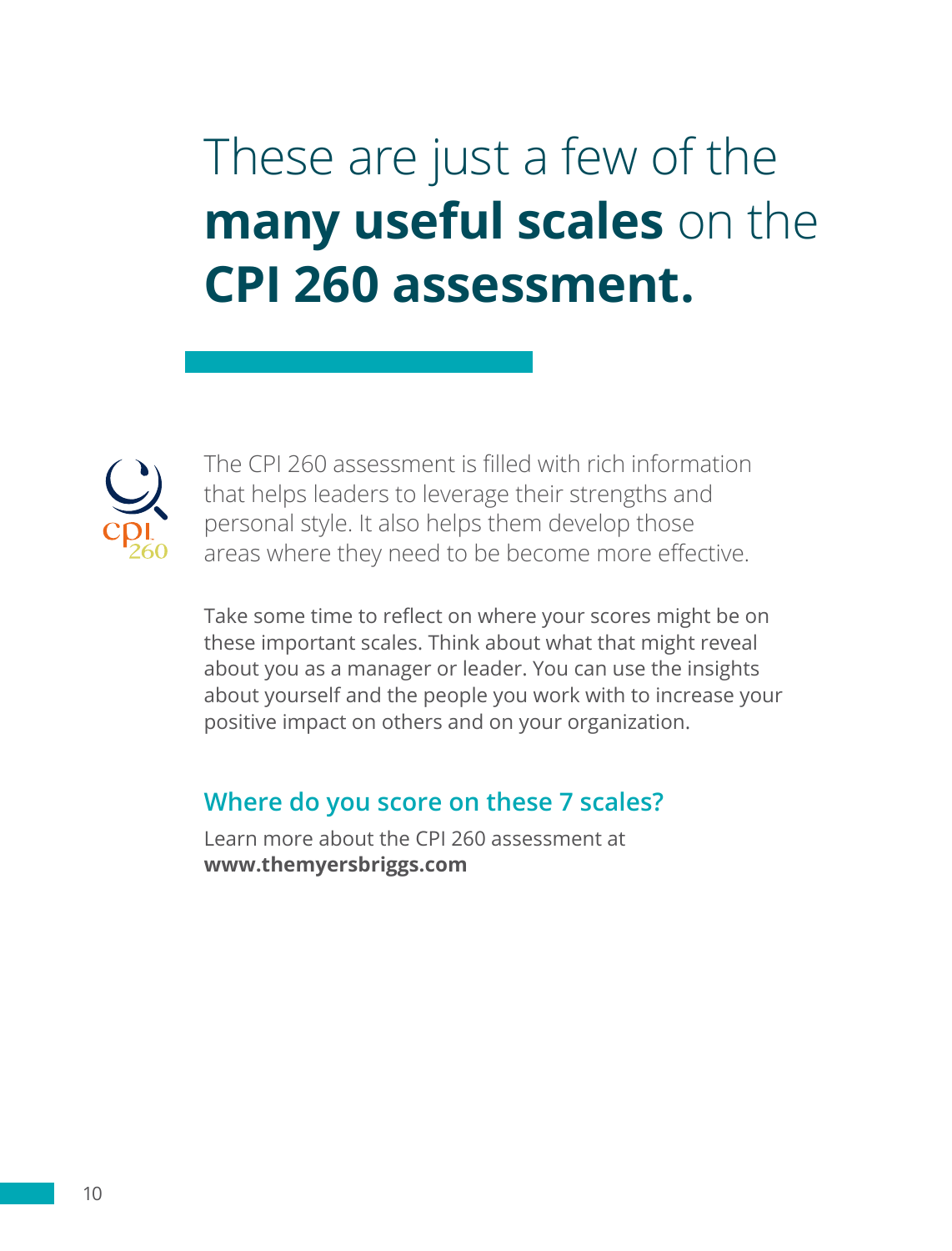#### **About The Myers-Briggs Company**

In our fast-changing world, your edge lies in harnessing 100 percent of your talent – whether you're at work, home, college, or anywhere in between. Your success and sense of fulfilment aren't just about what you know and what you can do, they hinge on your relationships and interactions with others.

The Myers-Briggs Company empowers individuals to be the best versions of themselves by enriching self-awareness and their understanding of others. We help organizations around the world improve teamwork and collaboration, develop inspirational leaders, foster diversity, and solve their most complex people challenges.

As a Certified B Corporation®, The Myers-Briggs Company is a force for good. Our powerfully practical solutions are grounded in a deep understanding of the significant social and technological trends that affect people and organizations.

With over 60 years in assessment development and publishing, and over 30 years of consultancy and training expertise, a global network of offices, partners and certified independent consultants in 115 countries, products in 29 languages, and experience working with 88 of the Fortune 100 companies, we're ready to help you succeed.